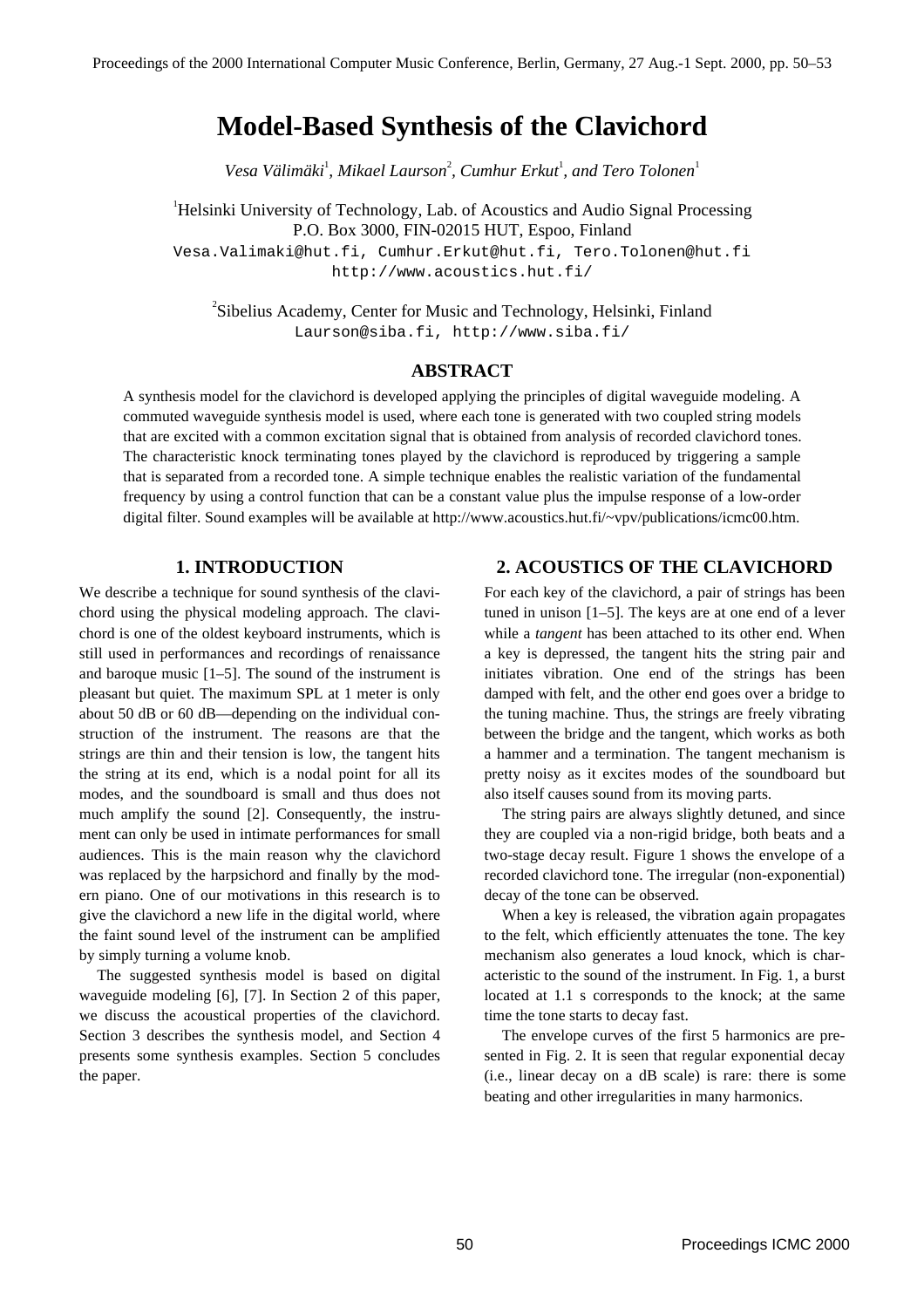

*Fig. 1. Waveform of a clavichord tone (A3, 197.5 Hz) that shows the irregular overall decay pattern and the knock at the end of the tone.*



*Fig. 2. Envelopes of the lowest partials of the tone shown in Fig. 1: 1st (*•*), 2nd (solid line), 3rd (dashed line), 4th (dash-dot line), and 5th (dotted line).*



*Fig. 3. Time history of the fundamental frequency of the clavichord tone in Fig. 1.*

A particularly interesting feature in the clavichord is the *mechanic aftertouch*: when the player increases pressure to the key, the tangent is replaced more, which in turn increases the tension of the string pair resulting in a raise of pitch. This enables continuous control of *vibrato*. Aftertouch has been part of keyboard controllers since 1980's, and it is thus easy to include this control in the clavichord synthesizer. However, a fully polyphonic aftertouch, which would really be needed, is only available in most exclusive mother keyboards.

The fundamental frequency of clavichord tones in the two lowest octaves varies over time, as shown by an example given in Fig.  $3^{\dagger}$ . This may be partly caused by tension modulation [8] but also by the pressure of the player's finger, which directly controls the string tension during playing. In order to find out the possible contribution of tension modulation, we conducted a simulation.

Figure 4 shows the ratio of the string elongation to the length of the string as a function of frequency in a 4-

÷,



*Fig. 4. Elongation ratio of a simulated clavichord string as a function of fundamental frequency.*



*Fig. 5. Magnitude spectrum of the soundboard excited with an impulse hammer at the high (top) and at the low end of the bridge (bottom).*

octave range (55–880 Hz). The elongation is estimated using a time-domain finite-difference simulation. The initial tangent velocity is assumed to have an ideal exponential decay, and the initial displacement of the string is calculated by integration. As stated in [1], this idealization gives a reasonable approximation to the real excitation mechanism. The elongation ratio is obtained by estimating the deflection of the string at its maximum and dividing this value by the nominal string length. Figure 4 shows that the elongation ratio has a rapid exponential decay as the frequency is increasing. Even for the lowest frequencies, the elongation (and the resulting tension modulation) is negligible compared to that caused by the mechanic aftertouch.

We have also conducted a series of acoustic measurements on the soundbox of the instrument to identify the most prominent modes. Figure 5 shows the magnitude spectrum of the soundboard that was hit with an impulse hammer when the strings were carefully damped with soft material. Many narrow peaks are seen, which correspond to long ringing resonance modes. It can also be seen that the excitation of modes depends on the location of excitation: for example, the 90-Hz mode is much stronger in the top part of the figure than in the lower

<sup>†</sup> The instrument used in our measurements was tuned almost a wholetone lower than the standard modern tuning where A4 is 440 Hz and thus A3 is 220 Hz.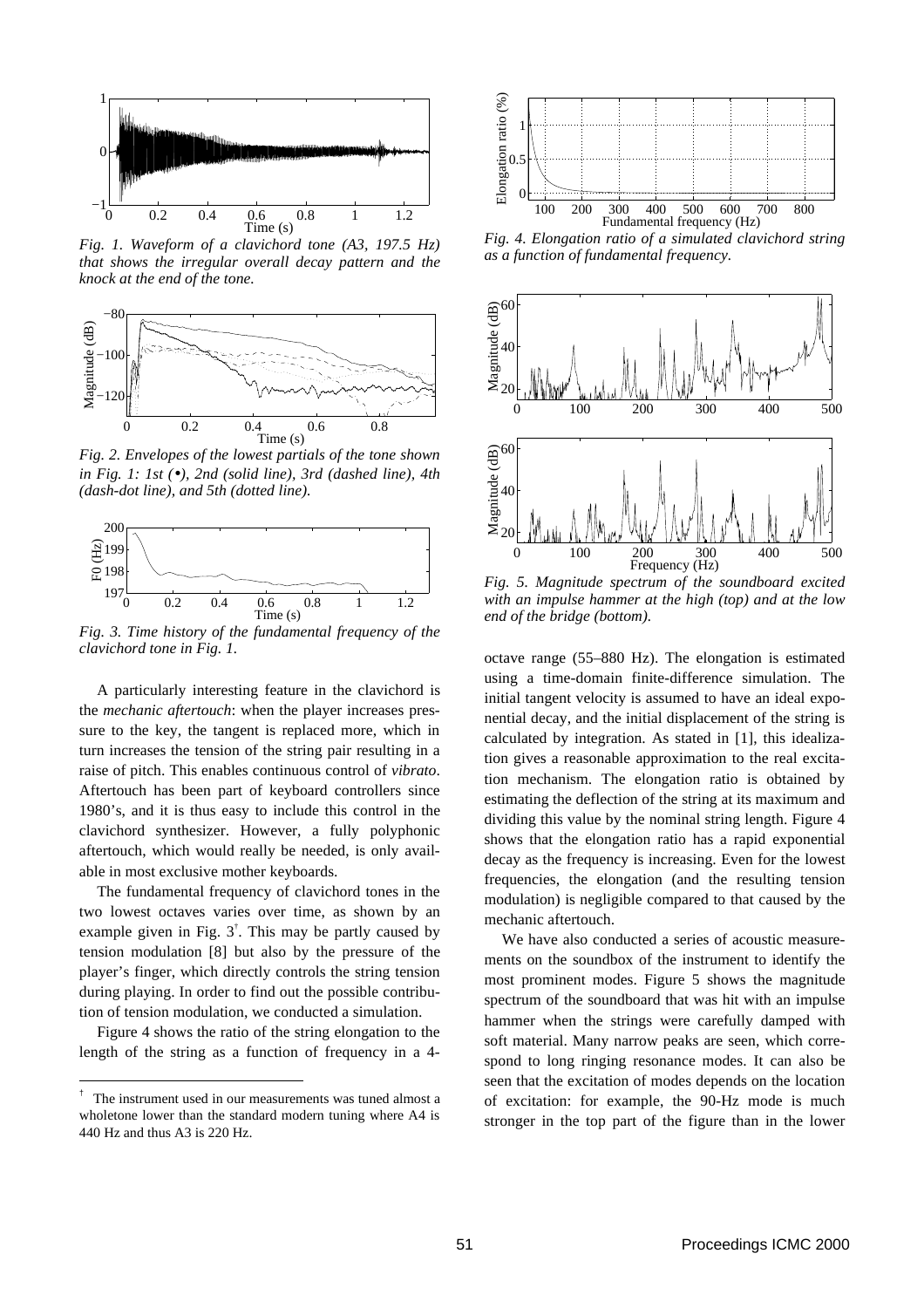

*Fig. 6. Block diagram of the clavichord synthesis model showing the coupled dual-string model and K resonators.*

part. A similar phenomenon occurs in the case of the mode at about 340 Hz.

## **3. SYNTHESIS MODEL FOR THE CLAVICHORD**

This section describes the proposed synthesis model for clavichord tones. The strings of the clavichord are simulated using digital waveguide string models. In principle, two digital waveguide models should be used for each string since they have two polarizations of vibration (horizontal and vertical), but at present we only use one digital waveguide per string. This choice results in an efficient algorithm and still generates some beating in the synthetic tones, since two strings are sounding together for each tone. The commuted waveguide synthesis method [9], [10] is applied by using inverse filtered clavichord signals as excitation for the synthesis model.

The loop filter used in each of the digital waveguide models has the following transfer function [11], [12]

$$
S(z) = \frac{1}{1 - F(z)H_1(z)z^{-L}}
$$
 (1)

where  $F(z) = h_0 + h_1 z^{-1} + h_2 z^{-2} + h_3 z^{-3}$  is a fourth-order Lagrange interpolation filter [13], *L* is the (integer) length of the delay line, and  $H_1(z)$  is a loop filter with the following transfer function [12]:

$$
H_{l}(z) = g_{l} \frac{1 + a_{l}}{1 + a_{l} z^{-1}}
$$
 (2)

with  $0 < g_i < 1$  and  $-1 < a_i < 0$ . The values of these parameters can be estimated for each string using previously proposed methods [10], [12].

Figure 6 shows the structure of the synthesis model. The coupling of the two strings implemented with transfer functions  $S_1(z)$  and  $S_2(z)$  is realized with an unconditionally stable technique suggested in [14]: the output of only one of the string models is fed to the input of the other and hence there is no feedback. The coupling coef-



*Fig. 7. Envelopes of partials of a synthesized tone: 1st (*•*), 2nd (solid line), 3rd (dashed line), 4th (dash-dot line), and 5th (dotted line).*

ficient  $c_{12}$  is selected to have a small value. The input and output signals of the string models are scaled by constant multiplying coefficients  $g_i$  and  $g_o$ , respectively. The most prominent modes of the soundbox are simulated using digital resonators, which are parallel with the string models, as indicated in Fig. 6 [12]. About five resonance modes in the frequency range below 400 Hz can be selected as indicated by Fig. 5. Note that one resonator bank can be shared by all strings of the instrument, since only the input gain of each resonator needs to be varied for different notes.

The damping of the string vibrations as a result of releasing a key is simulated by injecting another excitation signal and changing the loop filter characteristics at the same time. A similar method has been used successfully to simulate damping of a guitar string [15].

The variation of the fundamental frequency is simulated in the following way: a decaying control function, e.g., a scaled impulse response of a leaky integrator, is subtracted from the delay-line length of both string models. This imitates the change of pressure on the key by the player's finger right after depressing the key, and brings about the progression of the fundamental frequency similar to that shown in Fig. 3. Note that this is a simpler way of producing a time-varying pitch than the tensionmodulation technique [8] needed, e.g., for the synthesis of the kantele [16] or the tanbur [17].

## **4. SYNTHESIS EXAMPLE**

Figure 7 presents the analysis of a synthetic clavichord tone. The loop filter coefficients for  $S_1(z)$  were  $g_1 =$ 0.9976 and  $a_i = -0.1490$  and for  $S_2(z)$  they were  $g_i =$ 0.9737 and  $a_i = -0.0878$ . The coupling coefficient between the string models was  $c_{12} = 0.25$ . The input and output gains (see Fig. 6) for  $S_1(z)$  were  $g_{11} = 0.2$  and  $g_{01} =$ 0.65, respectively, and for  $S_2(z)$  they were  $g_{i2} = 1 - g_{i1}$  and  $g_{02} = 1 - g_{01}$ . The fundamental frequency of string #1 was 1.000125 times that of string #2.

It is seen that the initial amplitudes of the partials, are which determined by the excitation signal of the model,